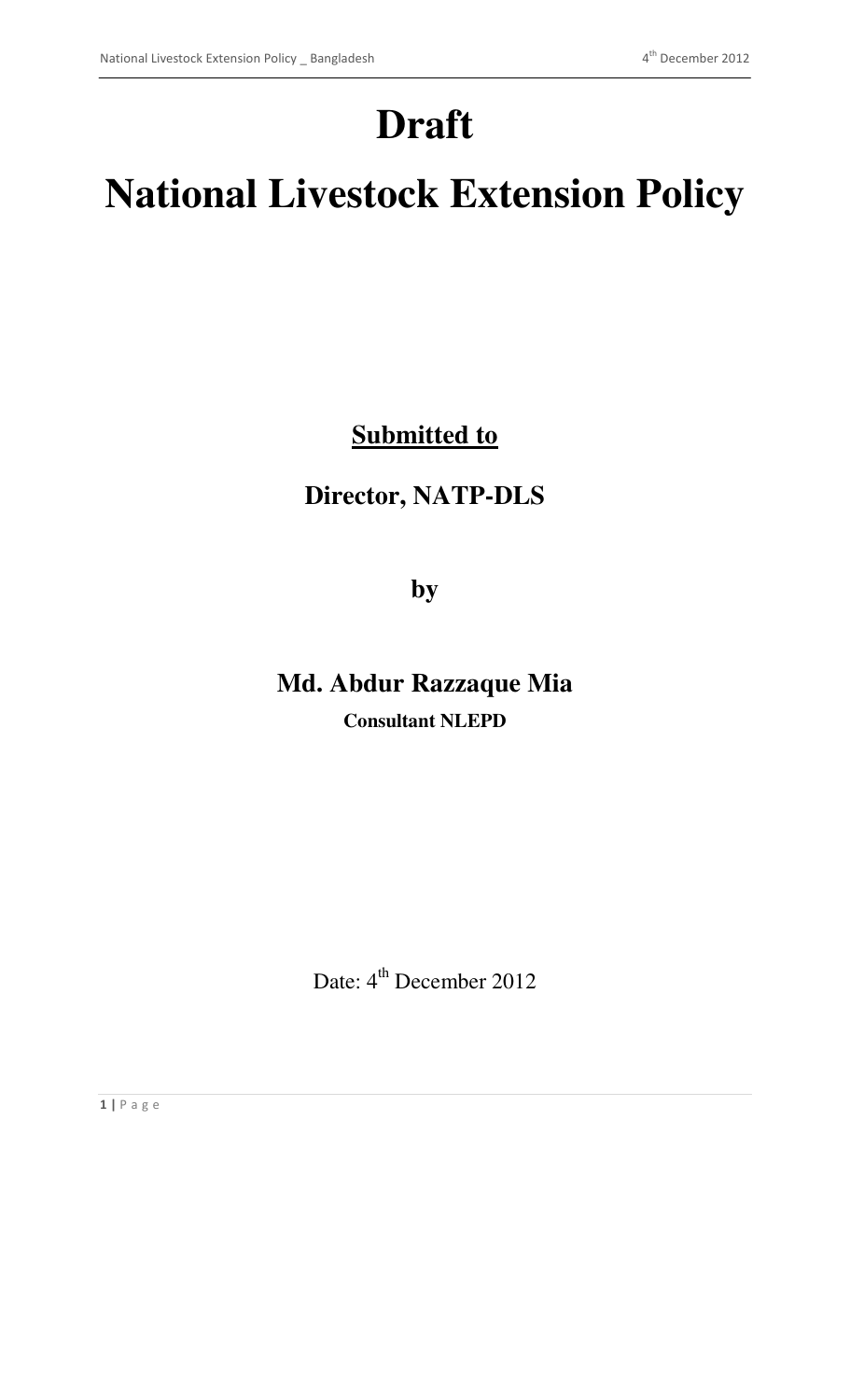#### **TABLE OF CONTENTS**

| 1.0<br>2.0<br>3.0<br>8<br>4.0<br>10<br>5.0<br>6.0<br>7.0<br>8.0<br>14<br>9.0<br>10.0<br>11.0<br>12.0<br>12.1<br>Comparison among DAE, DOF and DLS extension wing<br>Poverty incidence and malnutrition map-to be related with animal density<br>12.2<br>12.3<br>Animal density map showing density per sq. km. - all species including<br>Location wise commercial livestock farms in three categories<br>12.4<br>Location specific constraints and advantage to be identified from the<br>12.5 |  |    |  | 3              |  |
|-------------------------------------------------------------------------------------------------------------------------------------------------------------------------------------------------------------------------------------------------------------------------------------------------------------------------------------------------------------------------------------------------------------------------------------------------------------------------------------------------|--|----|--|----------------|--|
|                                                                                                                                                                                                                                                                                                                                                                                                                                                                                                 |  |    |  | $\overline{4}$ |  |
|                                                                                                                                                                                                                                                                                                                                                                                                                                                                                                 |  | 5  |  |                |  |
|                                                                                                                                                                                                                                                                                                                                                                                                                                                                                                 |  | 7  |  |                |  |
|                                                                                                                                                                                                                                                                                                                                                                                                                                                                                                 |  |    |  |                |  |
|                                                                                                                                                                                                                                                                                                                                                                                                                                                                                                 |  |    |  |                |  |
|                                                                                                                                                                                                                                                                                                                                                                                                                                                                                                 |  | 10 |  |                |  |
|                                                                                                                                                                                                                                                                                                                                                                                                                                                                                                 |  | 10 |  |                |  |
|                                                                                                                                                                                                                                                                                                                                                                                                                                                                                                 |  | 11 |  |                |  |
|                                                                                                                                                                                                                                                                                                                                                                                                                                                                                                 |  |    |  |                |  |
|                                                                                                                                                                                                                                                                                                                                                                                                                                                                                                 |  | 18 |  |                |  |
|                                                                                                                                                                                                                                                                                                                                                                                                                                                                                                 |  | 19 |  |                |  |
|                                                                                                                                                                                                                                                                                                                                                                                                                                                                                                 |  | 20 |  |                |  |
|                                                                                                                                                                                                                                                                                                                                                                                                                                                                                                 |  |    |  |                |  |
|                                                                                                                                                                                                                                                                                                                                                                                                                                                                                                 |  |    |  |                |  |
|                                                                                                                                                                                                                                                                                                                                                                                                                                                                                                 |  |    |  |                |  |
|                                                                                                                                                                                                                                                                                                                                                                                                                                                                                                 |  |    |  |                |  |
|                                                                                                                                                                                                                                                                                                                                                                                                                                                                                                 |  |    |  |                |  |
|                                                                                                                                                                                                                                                                                                                                                                                                                                                                                                 |  |    |  |                |  |
|                                                                                                                                                                                                                                                                                                                                                                                                                                                                                                 |  |    |  |                |  |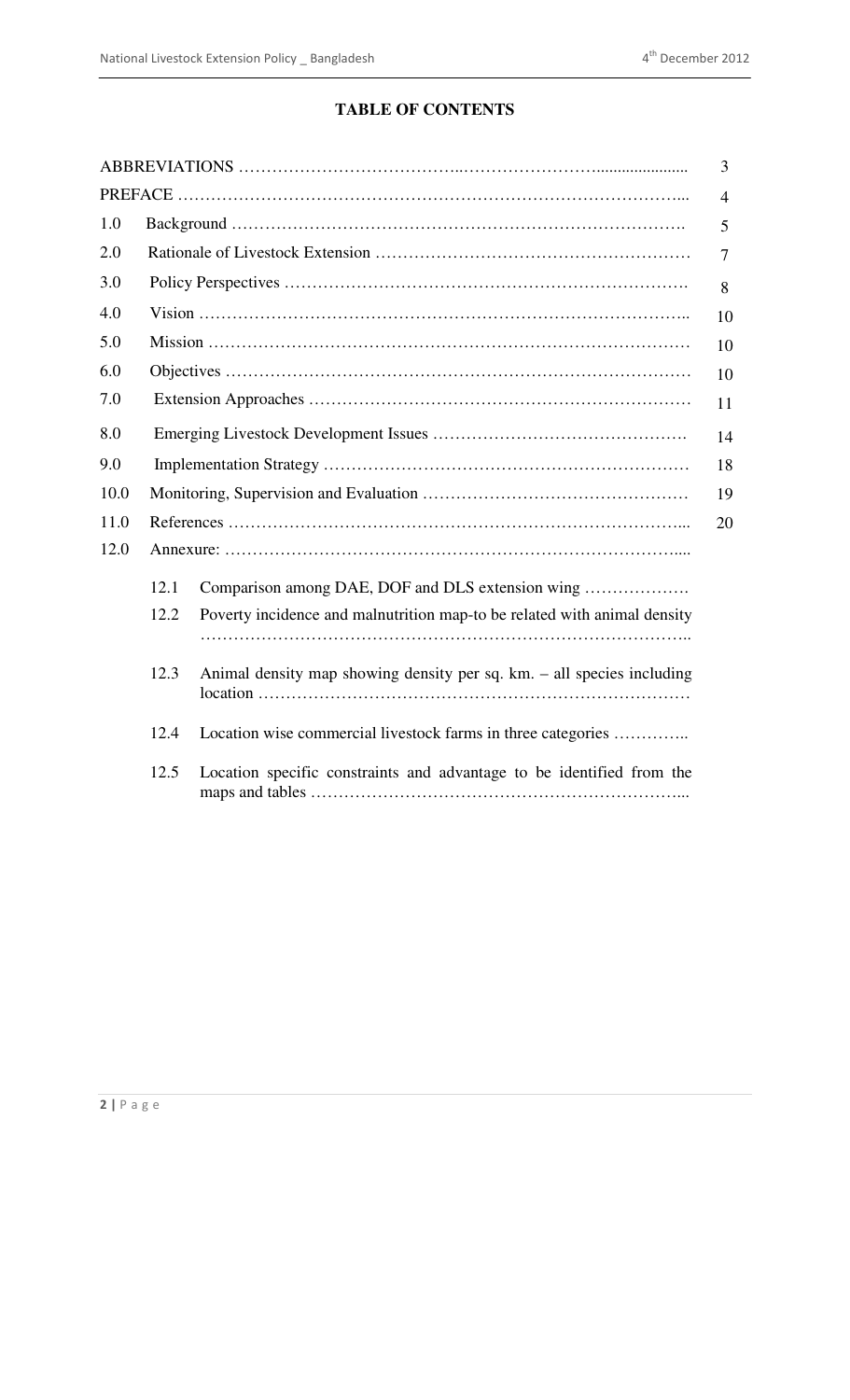#### **ABBREVIATIONS**

| <b>AIDS</b>  | Acquired Immune Deficiency Syndrome                    |
|--------------|--------------------------------------------------------|
| <b>BAU</b>   | <b>Bangladesh Agricultural University</b>              |
| <b>BLRI</b>  | Bangladesh Livestock Research Institute                |
| <b>BRAC</b>  | <b>Bangladesh Rural Advancement Committee</b>          |
| <b>CIG</b>   | <b>Common Interest Group</b>                           |
| <b>CVASU</b> | Chittagong Veterinary and Animal Sciences University   |
| <b>DAE</b>   | Department of Agricultural Extension                   |
| <b>DAM</b>   | Department of Agricultural Marketing                   |
| <b>DLS</b>   | Department of Livestock Services                       |
| <b>DOF</b>   | Department of Fisheries                                |
| <b>DOYD</b>  | Department of Youth Development                        |
| <b>FFS</b>   | <b>Farmers Field School</b>                            |
| <b>FFYP</b>  | Fifth Five Year Plan                                   |
| <b>GDP</b>   | <b>Gross Domestic Product</b>                          |
| <b>HIV</b>   | Human Immunodeficiency Virus                           |
| <b>HRD</b>   | Human Resource Development                             |
| LG           | <b>Local Government</b>                                |
| <b>MOA</b>   | Ministry of Agriculture                                |
| <b>MOC</b>   | Ministry of Commerce                                   |
| <b>MOFL</b>  | Ministry of Fisheries and Livestock                    |
| <b>MOI</b>   | Ministry of Industries                                 |
| <b>MOLG</b>  | Ministry of Local Government                           |
| <b>NATP</b>  | National Agricultural Technology Project               |
| <b>NGO</b>   | Non Governmental Organization                          |
| <b>NLDP</b>  | National Livestock Development Policy                  |
| PO           | Producers' Organization                                |
| <b>RFLDC</b> | Regional Fisheries and Livestock Development Component |
| <b>SLDP</b>  | Smallholder Livestock Development Project              |
| TB           | Tuberculosis                                           |
| <b>TOT</b>   | <b>Training of Trainers</b>                            |
| <b>UP</b>    | <b>Union Parishad</b>                                  |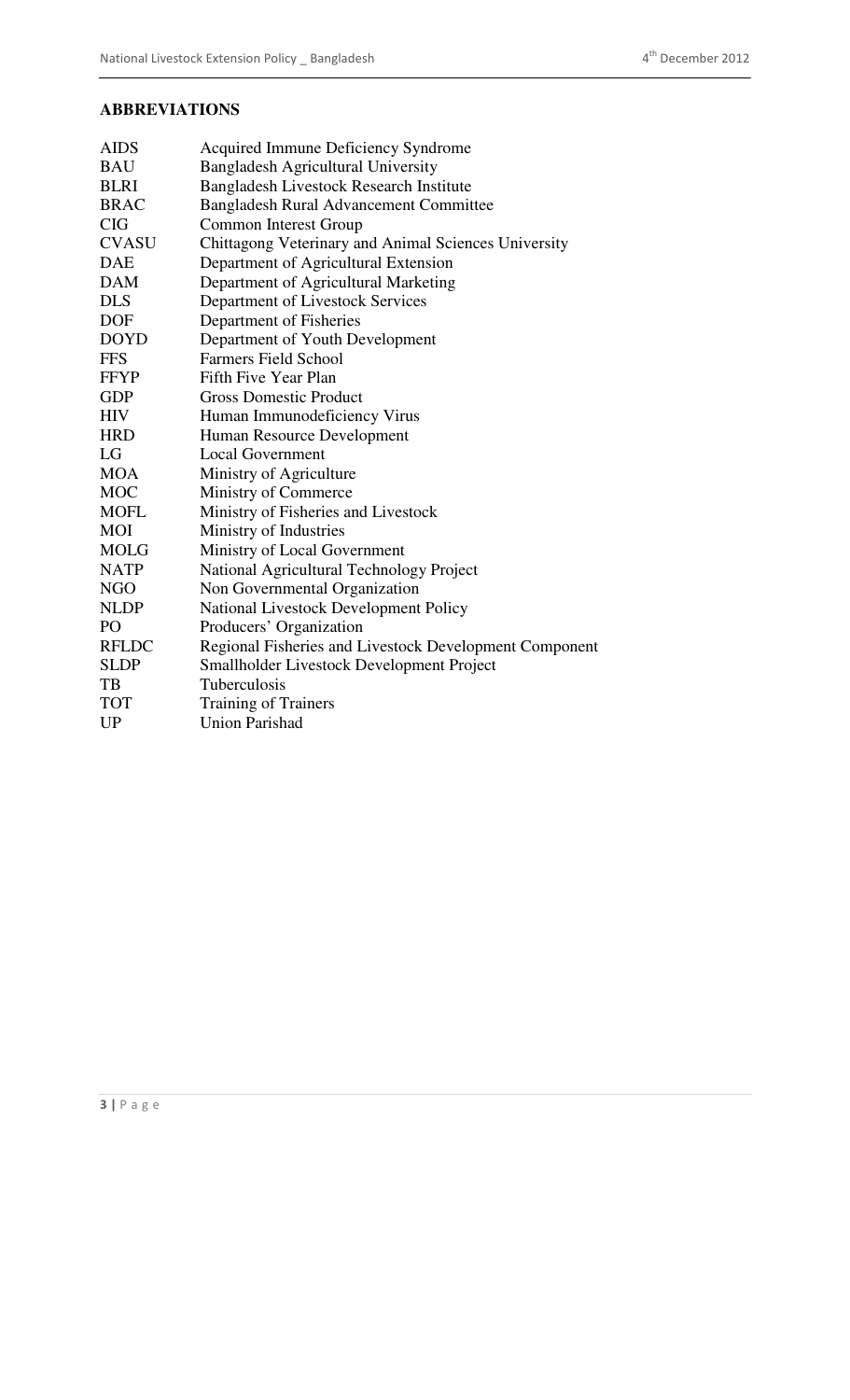#### **PREFACE**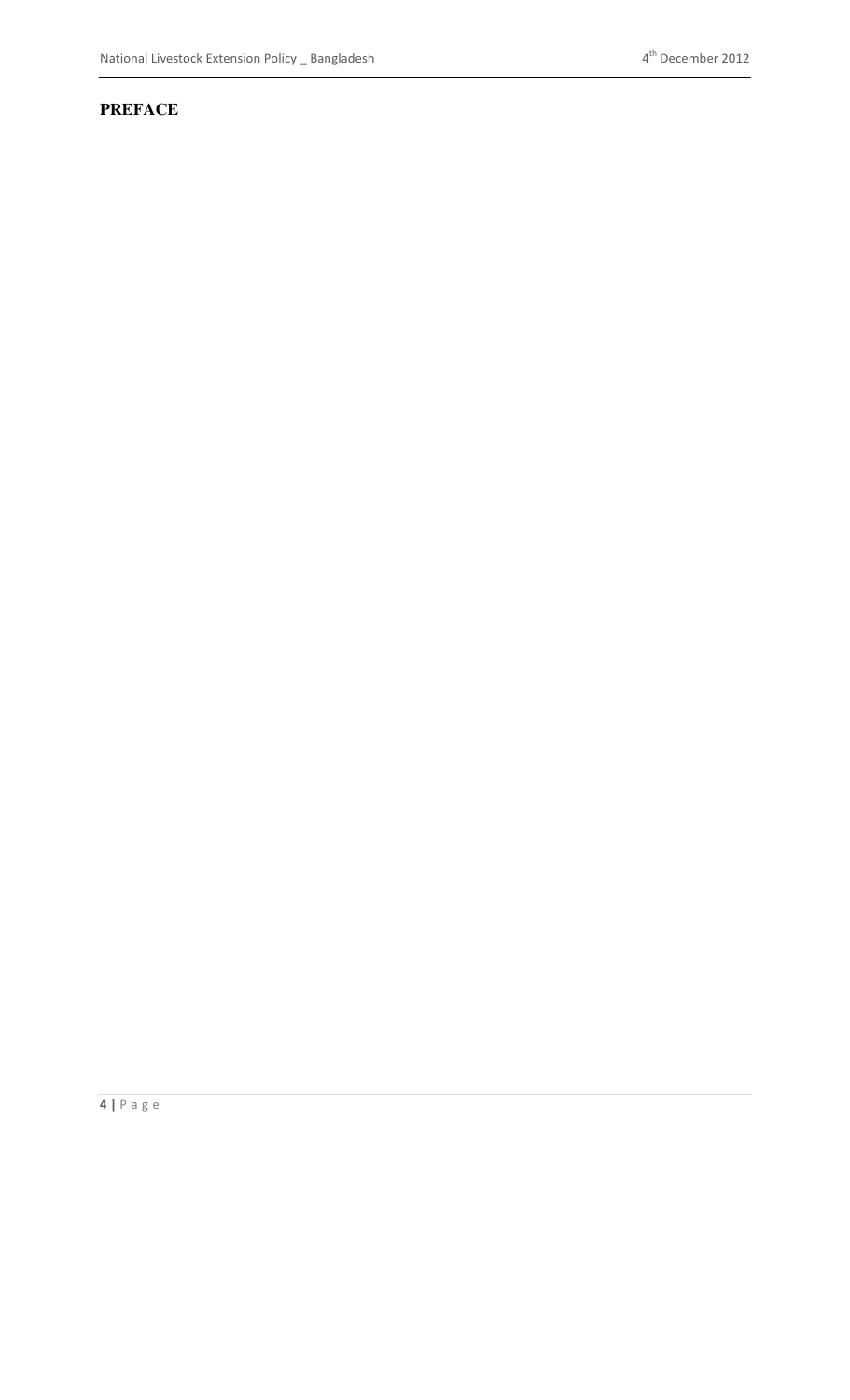## **National Livestock Extension Policy**

#### **1.0 BACKGROUND**

- 1.1 Agriculture continues to be the largest sector of Bangladesh economy and is currently contributing 20.6% to the gross domestic product (GDP) where livestock sub-sector's share is almost 17% of agricultural GDP. Livestock sub-sector provides new raw material for industry, serves a social security for the rural poor, and provides security against crop failure or damage during draught or cyclone. Though Bangladesh has one of the highest livestock populations in the world and livestock is an important part of the integrated farming systems, but characterized by very low productivity, particularly dairy husbandry because of low productivity, inferior genetic material and non- existence of an efficient value chain, indiscriminate breeding leading to severe genetic erosion, neglect of healthcare, shortage of fodder and feed resources, and lack of awareness. Goat and sheep are generally maintained by landless marginal mostly for meat. Poultry is another important component where private industries are playing a major role to support farmers in selected hubs across the country.
- 1.2 The livestock sub-sector has made appreciable contributions towards poverty reduction and employment showing characteristics like livestock production is large extent traditional with rural small holders operation in mixed farming system, the commercial component is expanding particularly in the poultry industry, existence of wide gap between requirement and demand with increase of income, rapid urbanization and population growth. The livestock sub-sector offers greater employment opportunities particularly many of whom regard livestock as their only livelihood option. Poultry and dairy farming has some comparative advantages over crop-fishery and forestry as they require less land, small capital and least influence by seasonal changes.
- 1.3 For productivity improvement, technology generation, dissemination and support services need to be geared up but, livestock keepers are too poor to harness the potentials of livestock. If we need to ensure production by masses instead of mass production by the corporate, small and marginal farmers should be organized to improve livestock productivity through well plan, scientific management and livestock extension services.
- 1.4 The livestock sub-sector has enormous potentials and can be considered as a thrust sector for economic development of Bangladesh. Major potentials are: livelihood development tools for poor and pro poor, employment and income generation and poverty reduction, nutrition, food security and social safeguards, export earnings, rising demand and scope of increased productivity, renewable energy and soil health, value addition and supply chain development.
- 1.5 In spite of existence of above mentioned opportunities, the national livestock extension policy has been drawn to strategically address the following key challenges/constraints prevailing in the livestock production systems: weak research-extension linkages, inappropriate organizational setup with inadequate extension manpower, scarcity of feeds, inappropriate marketing system and poor investment, fodder and drinking water, inadequate animal health care services, limited diseases diagnostic facilities, preponderance of emerging and re-emerging diseases, poor coordination among public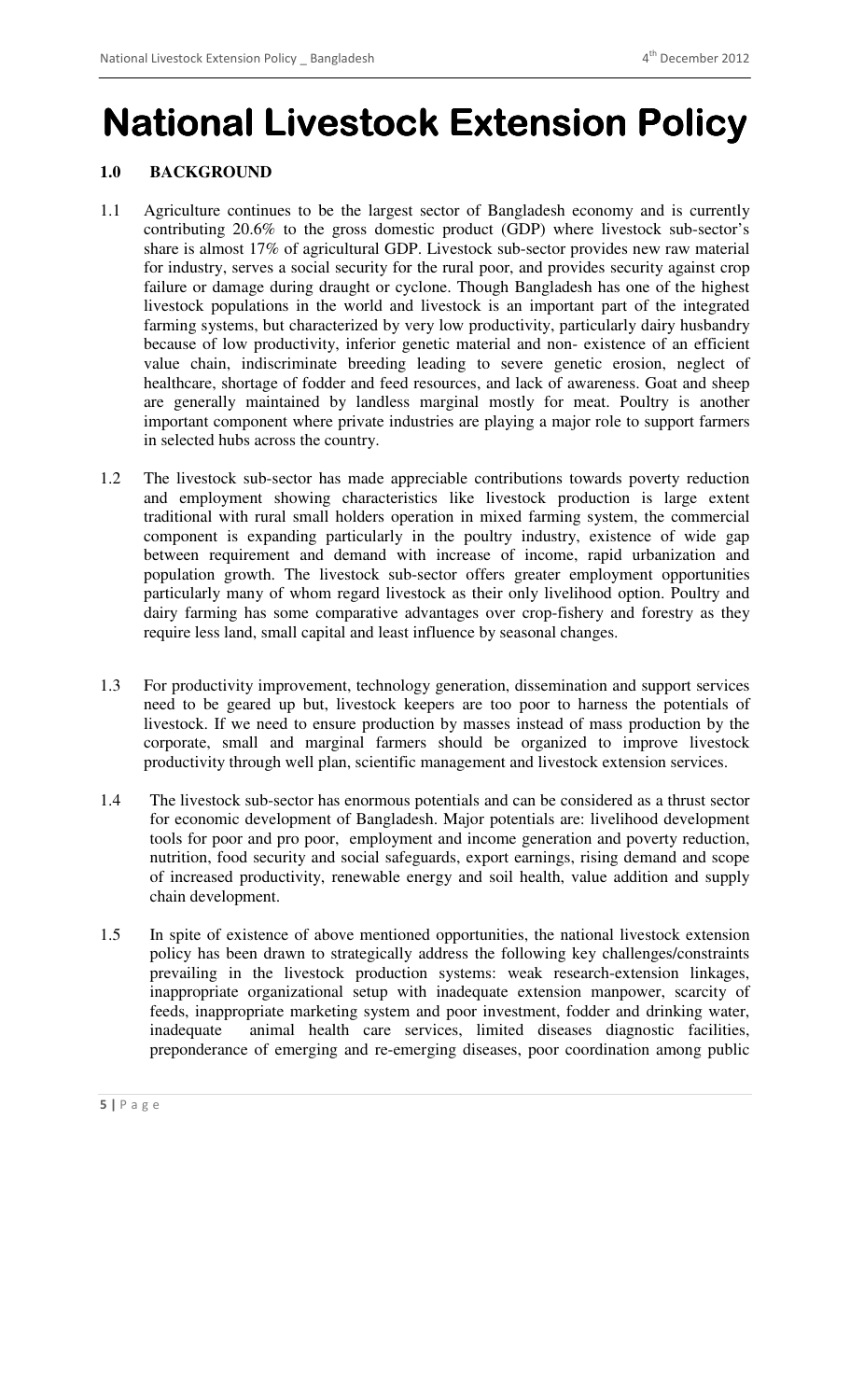and private bodies, lack of database system and weak strategic planning, poor monitoring and awkward reporting system, poor productive local genetic stocks, shortage in preventive and curative inputs supply, increasing population and food safety issues, slow mechanization in animal agriculture, poor investment and weak value chain and limited credit and absence of insurance system.

- 1.6 Some important extension services are required for increased productivity and sustainable development of livestock sub-sector in Bangladesh. These services are: Formulation of policy, acts and regulations and implementation, capacity building, animal health care (preventive and curative), advisory services on primary healthcare, farm management and husbandry practices, training of unemployed youth on poultry, dairy farming, vaccination, livestock research (applied/adaptive), technology dissemination, input supply, animal health related traditional services, improvement of feeds and fodder production and feed technology, supply of breeding materials, tools and technology, supply of commercial inputs and machineries, quality control of vaccines and feeds, marketing of livestock products and value addition technology, flaying, processing and curing of hides and skin, management of international trade, management  $\&$  safety regulation of slaughter house, processing, marketing and quality control of meat and milk.
- 1.7 The public line ministries, departments and agencies participating as service providers are: Ministry of Fisheries and Livestock, Ministry of Law, Department of Livestock Services, Ministry of Health, Department of Fisheries, Department of Agricultural Extension, Agricultural Universities, University of Science and Technology, Department of Youth Development , Bangladesh Rural Development Board, Bangladesh Livestock Research Institute, Department of Agricultural Marketing, Ministry of Local Government and Cooperatives, Ministry of Industries, Ministry of Commerce, Ministry of Finance (banks and financial institutions).
- 1.8 The private sector involved in providing livestock services are: Non Government Organization (BRAC, Proshika etc), private entrepreneurs, animal health companies, poultry breeders, feed millers, individual farmers, farmers organization /cooperatives, producers organizations, meat and milk processors, animal health workers, vaccinators and para-vets, livestock volunteers, marketing agencies, mass media and information technology center (newspaper, radio, television, mobile, email, internet), and farm advisory group.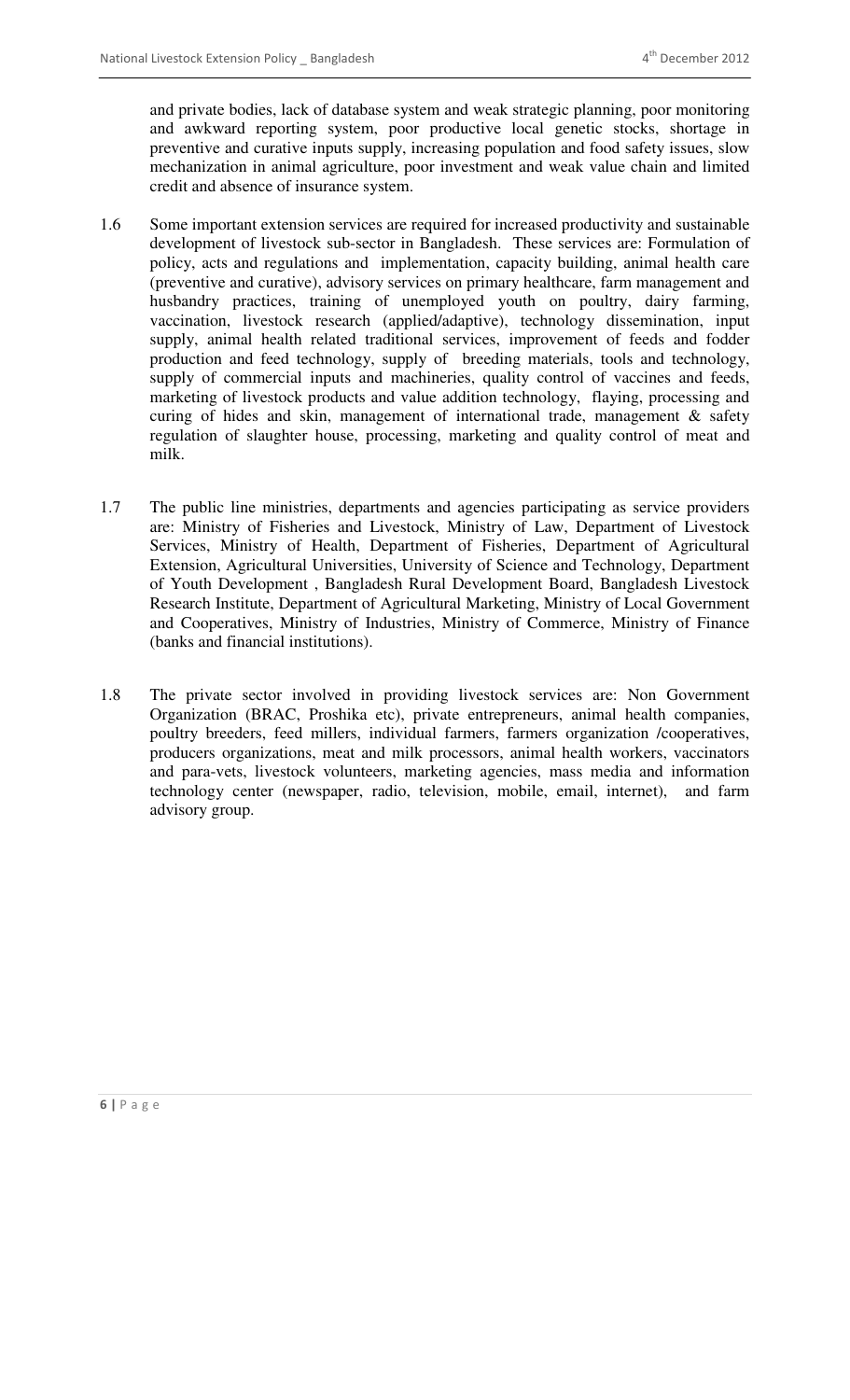#### **2.0 RATIONALE OF LIVESTOCK EXTENSION**

Livestock extension is the entire set of services or systems or ongoing non-formal education processes that facilitates the access of farm peoples, their organizations and relevant market actors to knowledge, information and technologies, interacts with partners in research, education, agribusiness institutions, and assist them to develop their own technical, organizational and management skills and practices for improving productivity, profitability and livelihoods through attitude and behavioral changes. Basics of livestock extensions could be

- It can be performed by any person or public or private institution technically qualified may or may not be formally educated but certainly enjoy years of practical experience in decision-making.
- Any advice or technology recommended by extension workers to the farmers has little chances of adoption if the ingredients to adopt the technology are not timely available, or too expensive to afford, or the technology is too complicated, or risky to try within limited resources of farmers.
- Extension cannot be effectively productive if it works in isolation from the farmmarketchain-networks actors.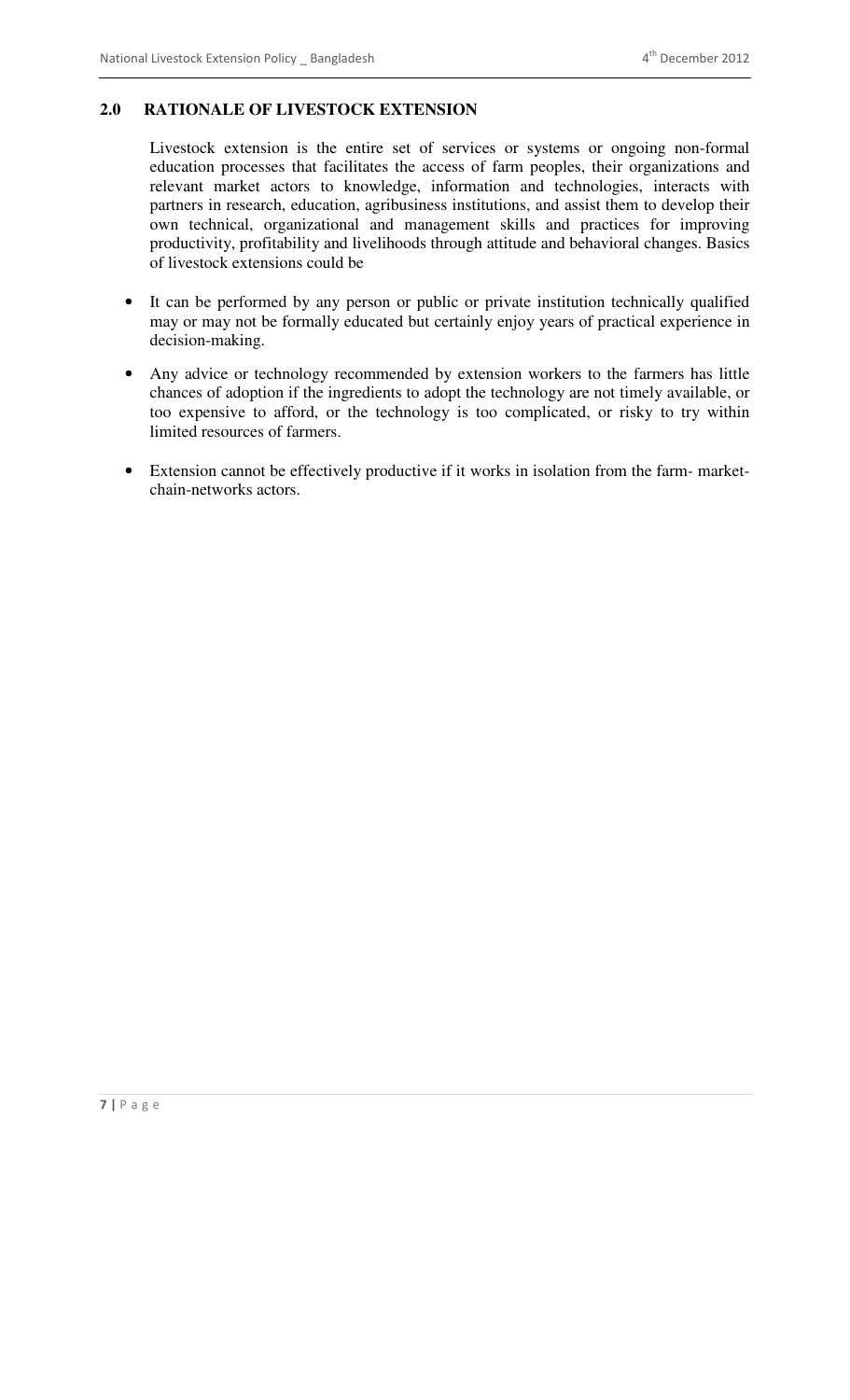#### **3.0 POLICY PERSPECTIVES**

National Livestock Development Policy identified 9 critical areas for livestock development. To encourage private poultry industry and to control quality of inputs for sustainable poultry development poultry, development policy 2008 was formulated. For disease control and eradication, DLS enacted animal and animal product quarantine act 2005. Of late, in 1992 DLS adopted Breeding Policy for up-gradation of cattle in Bangladesh.

Livestock extension today in Bangladesh is not what it used to be and is passing through a transformation partly because of its out dated traditional attitude and partly because of policy changes and partly because of development trend. In the past livestock extension services were all top-down bureaucratic and project based. The national livestock extension policy (NLEP) should focus the following issues:

- 3.1 **Changed circumstances and increasing trends:** With the changed circumstances of livestock and poultry production system and increasing trend of globalization, commercialization and demand livestock extension services need to play a new role. Livestock extension services should be systemized and modernized with bottom-up micro extension planning by farmers groups, its gradual consolidation at upazila level.
- 3.2 **Increasing both public and private investments**: Investment both in livestock & poultry sectors are increasing gradually.
- 3.3 **Veterinary public health and food safety issues**: Increased attention urged epidemiological, public health initiatives as well as food safety in value chain processes.
- 3.4 **Producer organization based demonstration and adoption:** For demonstration of newer improved technologies and their pervasive adoption, social mobilization through developing CIG of farmers is imperative.
- 3.5 **One stop livestock extension services for backward linkages:** Farmer Information and Advisory Centers (FIAC) housed at UP Complex are rising as neighboring extension units providing integrated advisory services for all category farmers.
- 3.6 **Supply chain development for forward linkages:** Infrastructures for value addition to livestock and poultry products, its diversification and promoting marketing channel are incrementally emerging in the country.
- 3.7 **Visualization of different approaches:** The approach is the essence of an extension system which informs, stimulates and guides such aspects of the system as its structure, its leadership, its program, its resources and its linkages.
- 3.8 **Success in dissemination of models and technologies:** Participation and empowerment of farmers and communities, linkage between groups and institutions, innovative learning and communication, policy and priorities issues involves in the successful dissemination of suitable technologies.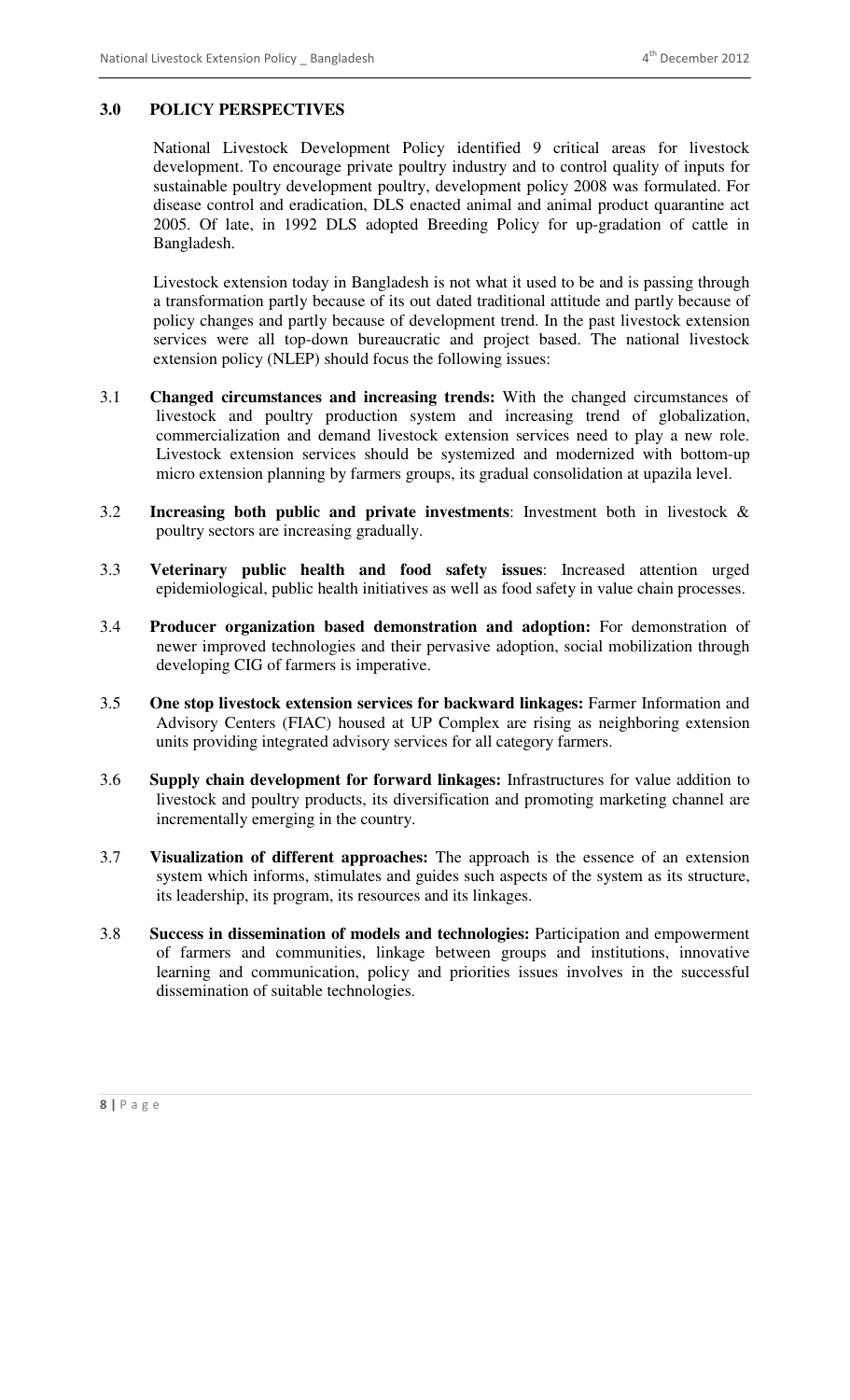- 3.9 **Strong linkage among research, extension, education and farmers:** Research for innovating newer technologies, its dissemination to stakeholders, capacity building should be strongly bonded together.
- 3.10 **Impediment of farmers affecting access to extension services:** Gender, farming system, wealth status, land ownership and farm size, membership of farmer group/community organization, level of knowledge and education of beneficiary farmers hindrance their access to extension services.
- 3.11 **Increased demand of organic livestock:** Advancement of science, awareness in health and food safety and easy access to information, accelerated demand for organic livestock and poultry products in the present era.
- 3.12 **Other driving policies:** Regarding livestock extension, recently some projects under DLS has provision for implementation of decentralized, pluralistic and demand driven approaches. DLS is practicing bottom-up approach model in some upazila though rest of the upazila livestock extension services are still inefficient, top-down, bureaucratic and big-farmer oriented. The NLEP is synthesized within the context of and drawing lessons from National Livestock Development Policy-2007, Poultry Development Policy – 2008, National Food Policy-2006, National Agricultural Policy-1999, Bangladesh Climate Change Strategy and Action Plan-2008, Country Investment Plan-2010, Perspective Plan (2010-2021), National Fisheries Policy-1998, Sixth Five Year Plan, Poverty Reduction Strategy Paper, Institutional Analysis and Future development of DLS, PEM consult, 2003, Animal Slaughter and Meat Control Act-2011, Animal and Animal Product Quarantine Act-2005, Extension Operation Manual, NATP-2008.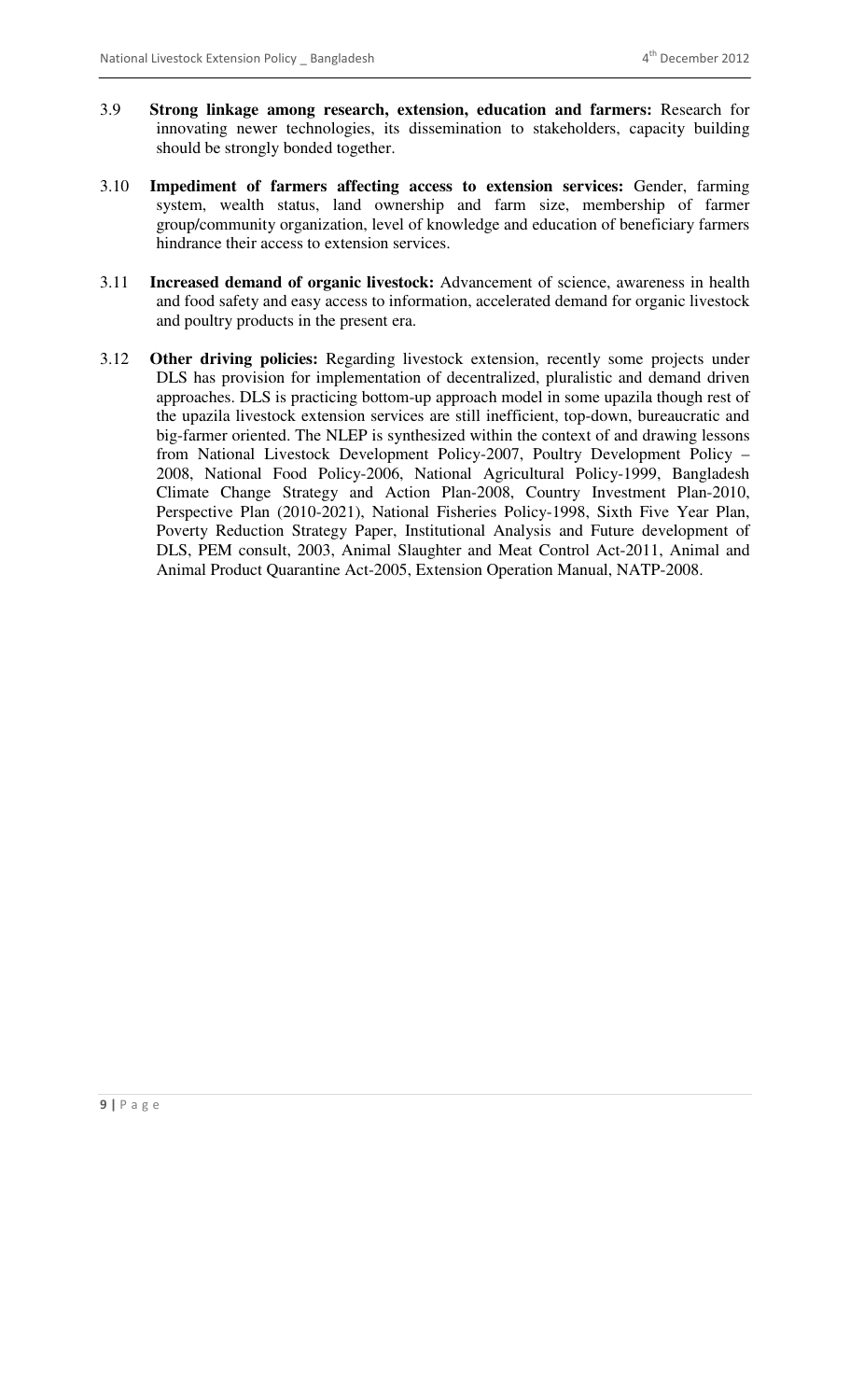#### **4.0 VISION**

The vision of NLEP is to become self-reliant to satisfy the national demand of milk, meat and egg for fast growing populace through harmonizing wealth and resources available involving mass people in production thereby accelerating economic growth and reducing poverty through employment and income generation.

#### **5.0 MISSION**

The mission of NLEP is to generate, provide, disseminate demand driven knowledge & technology based livestock extension services for sustainably increased productivity of livestock and poultry, profit optimization and well-being of farm families.

#### **6.0 OBJECTIVES**

The major objectives of the NLEP are to:

- promote sustainable improvements in milk, meat and eggs production to satisfy national demands, processing and value addition for optimal income & employment generation;
- facilitate increased private sector participation and investments in livestock production, market development and export of livestock products and by products;
- contribute towards national food security through enhanced production, processing and marketing of livestock products to meet national nutritional requirements;
- strengthen health care services, veterinary public health, epidemiological and diagnostic facilities, diseases surveillances and reporting;
- assist farmers in adopting suitable technologies through capacity building, harmonize extension services provided by public and private service providers at all levels including input suppliers, livestock commodity producers, producers organization and other agencies;
- fortify research-extension-farmers linkages, mobilize, build and develop farmer groups and producer organizations for better access to technologies, information and marketing channels.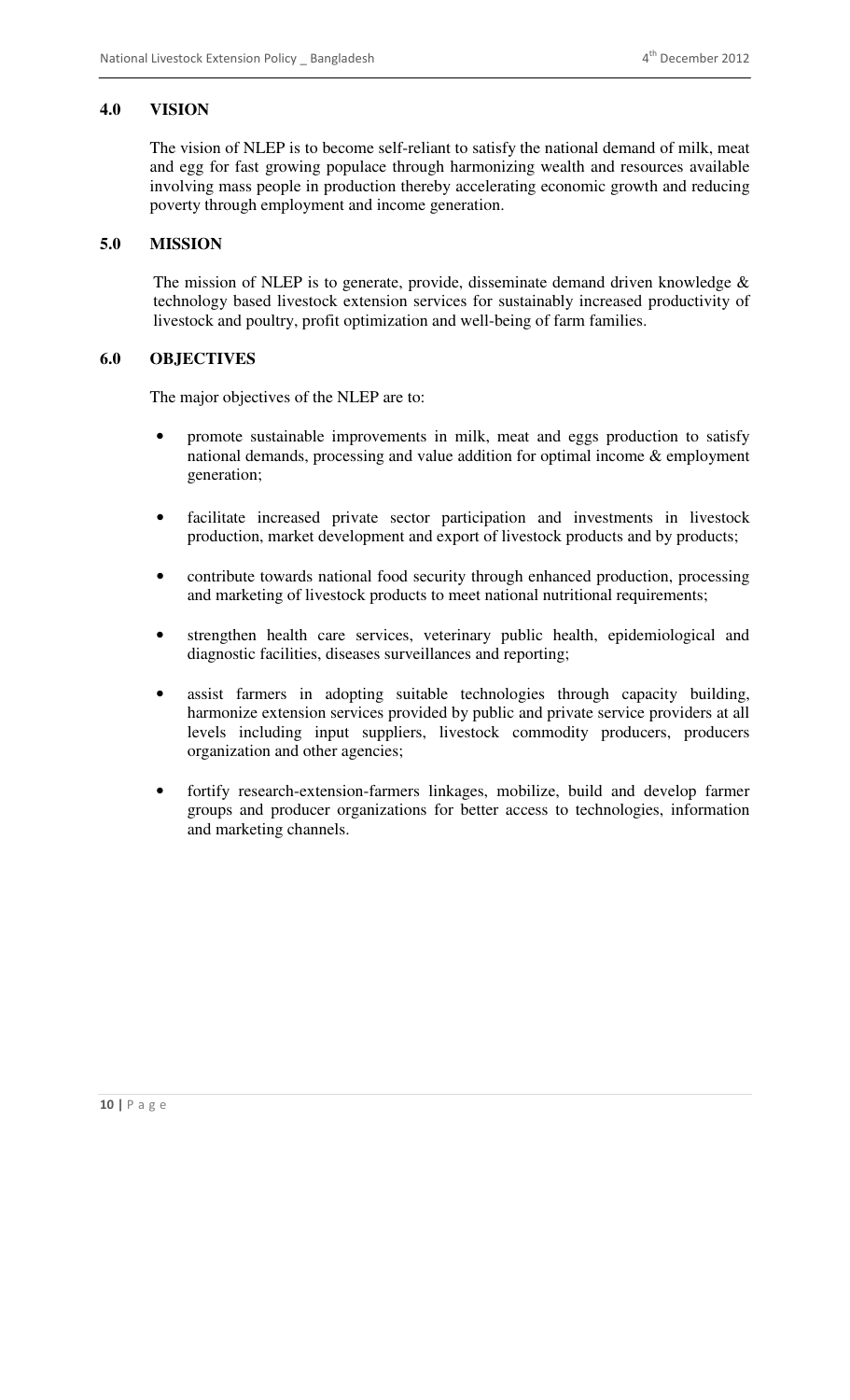#### **7.0 EXTENSION POLICY AND APPROACHES**

- 7. 1 **Decentralization:** Decentralization has been adopted in many countries and the main ground for the move is to shift decision-making authority to lower administrative and political level units for restoring the decision making mandate to the farmers and facilitating their direct access to resources and markets, enhancing their bargaining capacity for sharing benefits as well as improve extension accountability to their needs. Decentralization not only gives local government control over personnel and finances, but also re-focuses the management of extension through farmer participatory involvement in responsibility sharing. The main features of decentralization are appropriate information to their needs along with work scheduling for extension activities based on local resources, social and physical environment.
- 7.2 **Fortify one stop service center (FIAC):** To ensure two-way flow of information between farmers and service providing stakeholders, FIAC will be fortified and extended nation-wide to provide one stop integrated services to make farmers pro-active.
- 7.3 **Facilitating Role of Extension Workers:** The role of extension agents either public or private will be rather facilitator, not as doer. Though DLS has limited manpower centered at upazila the frontline of service facilitation, but, number of farmers, youths, and women has been trained on different livestock related events; UP based Artificial Insemination volunteers and Avian Influenza Workers could further be trained and utilized in extension activities.
- 7.4 **Demand-led Extension:** Prioritized extension and research activities should be based on local needs, problems and potentials identified at farm level. Extension agencies should work closely with the farmers and entrepreneurs to identify problems and solving methods as well as technology demonstrations, fairs, cross visits, inputs accessibility and reviewing will get priority and at the same time regular de-worming, vaccination and artificial insemination activities will also be strengthened nation-wide.
- 7.5 **Pluralistic Extension:** Irrespective of public or private agencies, the modality of delivering extension services including inputs (vaccines, medicines, feed, AI materials) by multi sectoral service providers to farm communities, is gaining popularity. NLDP-2007 also recognizes its need under a decentralized extension system. For effective extension services delivery, participation and partnerships with multi sectoral agencies both public and private are to be continued according to the regulations framed by public sector i.e. DLS.
- 7.6 **Research Extension Linkage:** Working together for common objectives in both backward and forward direction linked by information flow and feedback. In lieu of traditional research and extension linkage tended to be on a 'top-down' approach providing limited options in making decision for aptness of innovated technology, bottom up system allowing early involvement of stakeholders for symbiotic demand-based on farm technology validation will be given priority. Linkage activities in livestock research and extension system should be managed at varying administrative levels - national, regional, district, upazila and union level identifies farm families as their target and hub around imparting training both to the extension service providers and farmers.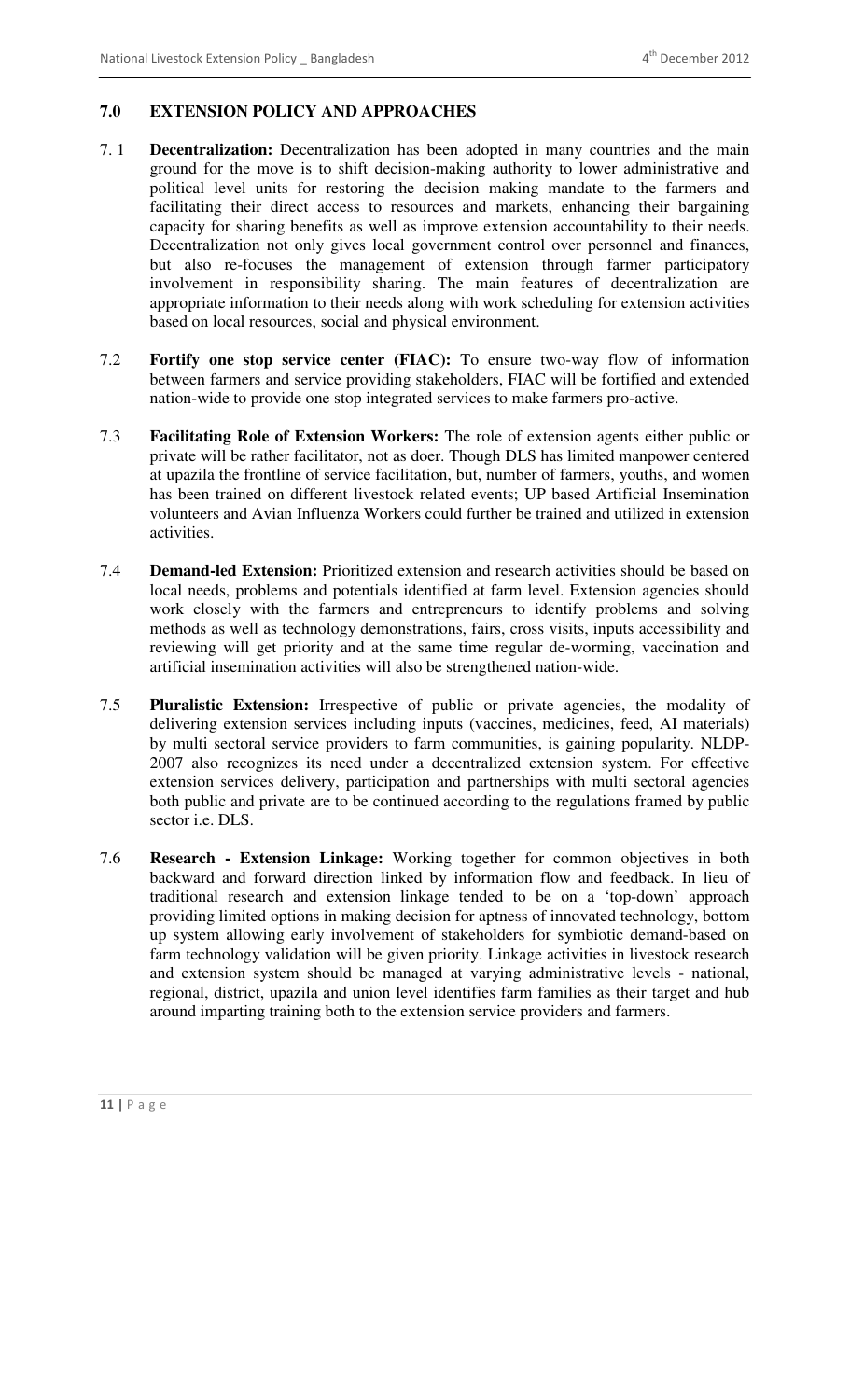- 7.7 **Integrated Extension Services**: Development of crop, fishery and livestock sub sectors are all inter-linked and inter-dependent. Produced most crops and their residues are the principal sources of animal feed, large ruminants are principal sources of draft power, fuel and manure for soil health and crop production, poultry litters are recycled as fish feed and organic manure. Among the sub-sectors, public institution DAE has grass root level extension agents. Until development of their own facilities by DLS, there is a necessity of integration for dissemination of technologies to farmers. NGOs and private sector also work on these sub sectors in cooperation and collaboration with government departments to some extent. They are input suppliers along with advisory services. So, for avoiding duplication as well as inhibiting irrelevant messages dissemination, strong integration of these agents even at grassroots level defining responsibilities of stakeholders, is very important.
- 7.8 **Extension Education**: The livestock extension education plays an important role in the context to empower the farmers irrespective of gender with appropriate technological knowledge and skills. Extension with a focus on livestock extension, development process and goals, livestock development programs should be painstaking in a holistic understanding of livestock extension education with an aim to bring desirable changes in the quality of life of the target groups through helping them to change their attitude, knowledge, skill and resources like land, pasture, water, livestock, equipment etc.
- 7.9 **Extension Communication:** Communication is exchanging ideas facts feeling in such ways that each gains a common understanding of the meaning of message. There are several models of communication. Among them a few important elements are: communicator, message, media, receiver, feedback and impact.
- 7.10 **Community Livestock Development:** Community livestock development is to build farmers capacity through integrated farming system involving community people thereby increasing productivity to improve livelihood and reduce poverty, ensure empowerment of rural poor community forming producers organizations, self operated community owned village organization equally effective in implementation of veterinary public health issues and control of zoonotic diseases.
- 7.11 **Human Resource Development:** Fundamental requisite to acquire new skills, attitude, knowledge and concepts in the context of one's ability to improve technical know-how. An extension worker needs the skills in planning, designing and disseminating technological innovations for farmers use. DLS manpower is inadequate in numbers and needs skill development for increased productivity, reduce mortality, and enhance feeds & fodder quality, finally to improve the living condition of rural people. For HRD training, DLS supposed to have harmony in preparation of training modules on different aspects of livestock development including marketing and value addition.
- 7.12 **Extension Services in Marketing of Livestock and Livestock Products:** Adoption of technologies in marketing of livestock and its products should be market driven rather than technology driven. It is rather easier to produce milk, meat and eggs but difficult to market these products due to lack of proper marketing infrastructure, procurement, transportation and sale of livestock products. In dairy industry, collection and processing of milk is developed through private sector initiatives but needs an organized marketing of network discouraging local traders as middle-man ship. Unless ensuring regular ease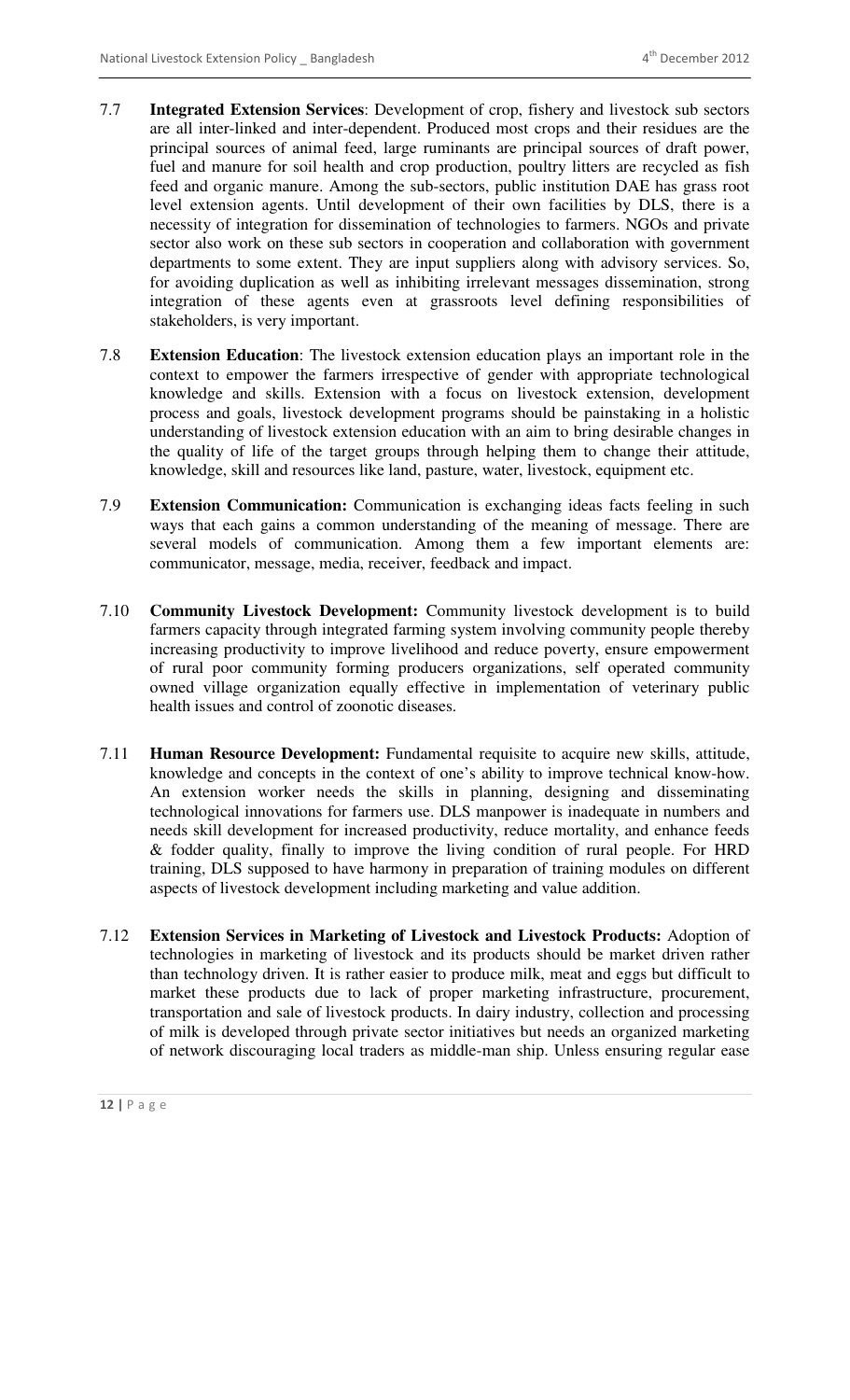access to organized market with producer friendly price standards, technologies innovated for increased productivity will just remain less adopted.

- 7.13 **Target Group**: Livestock development involves a number of target groups with whom the extension agents need to work with. They are: Livestock owners; Livestock service providers; Input suppliers; Educational institutes; Marketing agencies.
- 7.14 **Extension Planning**: Planning is the process of determining in advance what should be done, by whom, when, how, and at what cost. Despite planning long-term program priorities or planning a consultation meeting with farmers, plan to determine organizational aims, developing premises about the current environment. Selecting the course of action, initiating activities required to transform plans into action to ensure livestock farmers' benefit and community development. Decisions are concerned with the future & may be made under circumstances of certainty or uncertainty but should be a group process.
- 7.15 **Locations Specific Planning:** Bangladesh livestock population are scattered all over the country but their density and marketing system are not similar. Dairy cattle of smallholders are located mostly in Pabna, Sirajganj, Kushtia, Satkhira, Khulna, Rangpur, Dinajour, Naogaon, and Chittagong districts. Buffalos are found in Bhola, Noakhali and Satkhira mostly in the Char areas of the coastal belt of the southern districts. Goats are Sheep are developed in Meherpur, Kushtia, Jhenaidah, Jessore, Satkhira, Naogaon and Bogra districts. Ducks are heavily populated in Sunamganj, Netrokona, and Kishoreganj and in the Haor districts, also in the southern districts in private sector. Traditional poultry in backyard farming system spread all over the country, but commercial poultry differs district to district. These all are dependent on marketing, infrastructure, communication, transportation and access of farmers to inputs resources. So the planning process and the extension methodology should be based on locations specific resources. Manpower setting and distribution of support services  $\&$  input supply should be ensured according to agro-ecological situations in Bangladesh, these are: (i) plain land, (ii) haor area, (iii) coastal belt and saline zone, and (iv) draught prone northern area.
- 7.16 **Public Private Partnership:** The PPP initiative is a recent approach of the government to promote and encourage private sectors' partnership to enhance investment in value added market-led development process linking commercial production and market information system. It has occurred at a time when investments in public sector infrastructure are seen as an important means of maintaining economic activity. The importance of PPP to economic activity was established to support public sector capacity to implement PPP and share timely solution to problems across Bangladesh. The livestock sector under PPP may involve the private sector to backward and forward stages of production cycle including value addition. Private sector investment in health care items, in poultry sector has already got momentum and let's uplifts those encouraging more investment playing government machineries role as facilitator creating working milieu to ensure easy access for investing in productive, income and employment generation in livestock sector, keeping policy development and legal aspect in hand, allow private sector as implementer or main actor of policy framework.
- 7.17 **Coordination:** Mechanism to facilitate a clear understanding of roles and nature of the livestock service providers and other stakeholders to harmonize services provided by them at all levels including input suppliers, livestock commodity bodies and credit providers. Close collaboration among stakeholders including routine planning and

**<sup>13 |</sup>** P a g e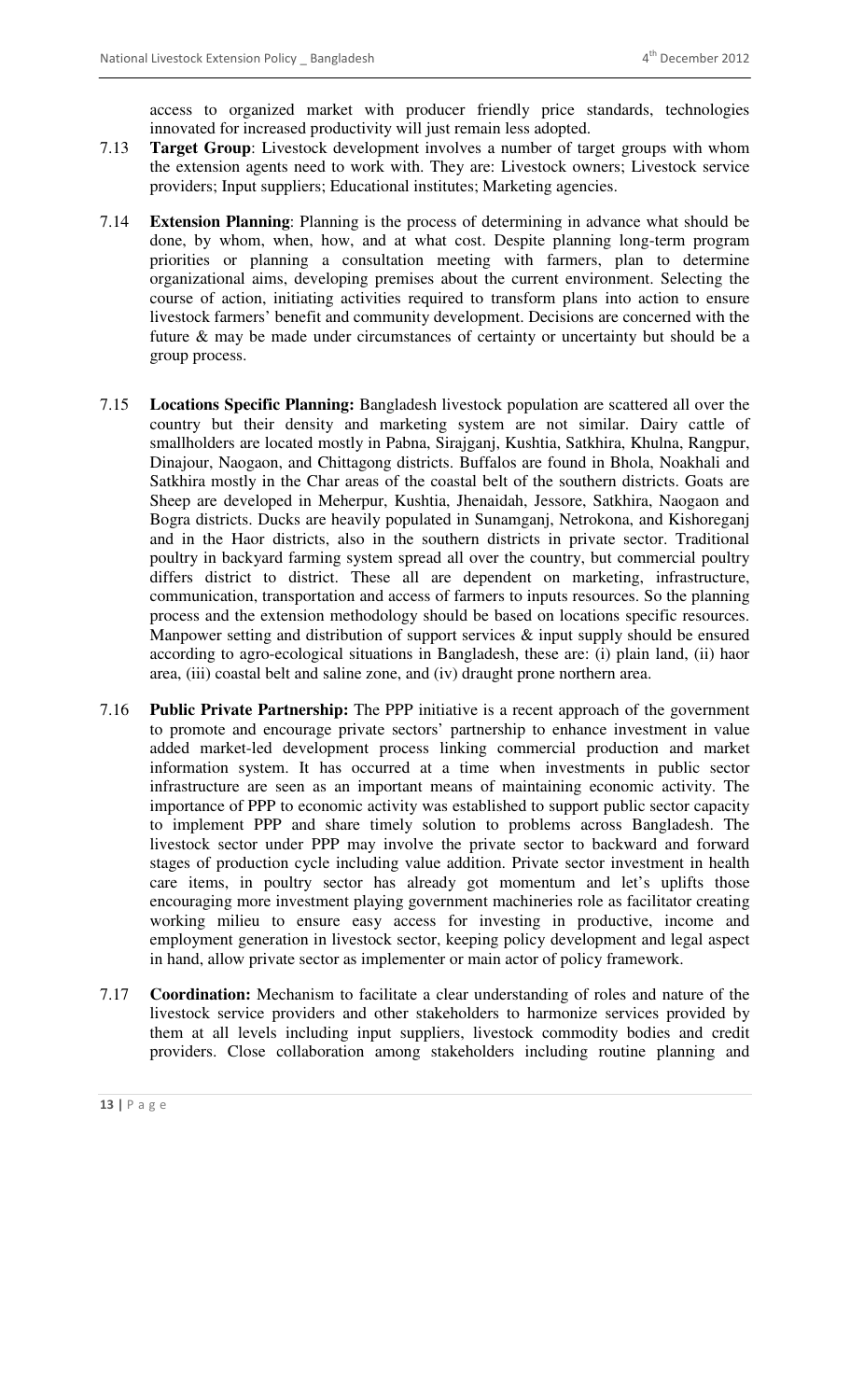sharing information through exchange of reports, workshops, seminars and consultations as well as follow up of all extension interventions at all levels as a way of promoting effectiveness should be ensured.

#### **8.0 EMERGING LIVESTOCK DEVELOPMENT ISSUES**

The NLEP is designed to address the emerging developing issues of the sector in order to achieve the vision and set objectives of the policy. The development issues are many and some of them are directly linked to the implementation of the policy. But there are many cross-cutting issues also within the broader spectrum of agricultural development of the country. The important development issues considered are:

- 8.1 **Food Security and Malnutrition:** Development of non-crop agriculture i.e. dairy, buffalo, goat and sheep, ducks and poultry could enrich the main protein source of milk, meat and egg for balancing and nutritious foods. Boosting up of livestock and poultry production, of course, enrich food basket and can be considered as an important frontier towards augmenting overall food production in the country. The availability of food ingredients, one of three major pillars of food security as well as to make menu balanced even with micro nutrients to prevent malnutrition. The motto of livestock extension services should be production oriented through the following initiatives: (i) Improvement of quality and productivity of livestock by strengthening research, training and extension services; (ii) Ensure development of animal health care services, particularly for the control of parasitic and infectious diseases; (iii) Investment assistance for expansion of marketing network for production technologies, input supply, improved technology for preservation and marketing of livestock products; (iv) Support development and expansion of technologies for the resource-poor people.
- 8.2 **Food Safety Issues:** Presence of health hazardous components either microbial pathogens or drug residues in food products of animal origin is a major concern of present time. Informally marketed animal origin food items in Bangladesh are frequently tested not up to the standard of food safety management. At the level of pre and post production of meat, milk and egg as well as value added products; the focus should be on food safety. Food safety on the farm addresses the issue on chemical, microbiological and drug residues in food of animal origin. Implementation of guideline prescribed by OIE to be followed strictly. Effective control of food adulteration, a multi-disciplinary collaboration involved in feed and animal production especially those in a position to provide veterinary clinical and epidemiological information is essential.
- 8.3 **Veterinary Public Health Issues:** Animal diseases can have a major impact on public health, national economy and international trade, food security and livelihood of households particularly of poor segments. The emergence of HPAI led to an increased understanding and awareness of relationship between animal and human health. It encompasses the potentials of trans-boundary animal diseases and emerging infectious diseases on food security, livelihood and poverty reduction. There is a need for enhancement of veterinary infrastructure in DLS and their capacity for disease surveillance, diagnosis and epidemiological activities and public health awareness. Prevention and control of trans-boundary animal diseases requires regionally harmonized and effective early warning system to prevent the spread of diseases. Veterinary public health in principle encompasses food and feed safety of human animal health and body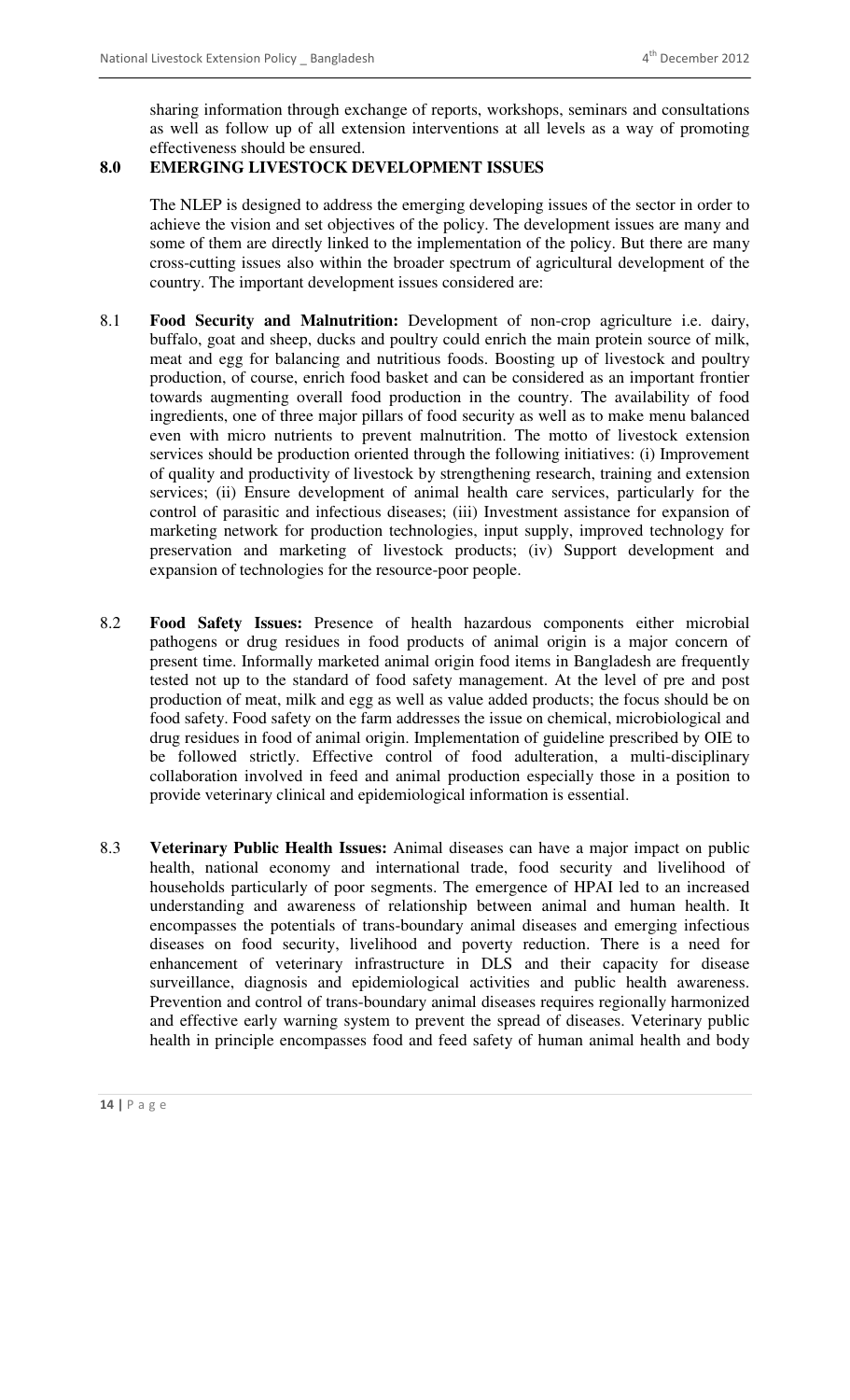for livestock origin. The one-health approach may be followed to improve the public health situation in the interface of man, animal and environmental context.

- 8.4 **Zoonosis, Emerging and Re-emerging Issues:** Animal has the potential to transmit diseases to human known as zoonosis. Some of the zoonotic diseases such as Bird flu, Anthrax, Nipa, Rabies, and Tuberculosis etc. are caused through faulty husbandry practices, movement of infected animals, handling of animals and clinical equipment, management of animal wastes and dead animals, poor surveillance and unrestricted engrossment of borders of neighboring countries etc. Livestock diseases are not regularly reported and investigation into their epidemiology not fully introduced. Accurate data on the incidence of animal diseases are not available. DLS has preparedness and response guideline for the field officials and farmers to follow for control of the emerging and reemerging diseases. Inter-ministerial national coordination is needed to be formed to combat the spread of fatal infectious diseases. Proper pathways can be utilized for awareness creation among the general public regarding zoonotic diseases including HPAI.
- 8.5 **Biosecurity:** Bio-security is those practices designed to prevent the introduction of harmful agent to livestock and poultry operation. Bio-security at the farm level is the management practices and enabling producers to prevent the movement of disease causing agents. Therefore, bio-security involves many aspects of farm management such as disease control and prevention, feed management and visitor control. Other sources of contamination are closing goods, equipments and vehicles. The designing of planning process in view of the improved bio-security should include location, construction of houses, traffic off and on the farm, pest management, designing of house cleaning and disinfection, personal hygiene, flock and herd health care and monitoring, husbandry practices and compliance with the regulations. Principles of bio-security plans are: (i) increase the animal ability to resist diseases; (ii) minimize the number of contact that might result in diseases; (iii) eliminate sources of infection.
- 8.6 **e-livestock & ICT:** Information and Communication Technology (ICT) can play a key role in providing extension services with all information needed for the farmers work including livestock production, inputs supply, disease control and improving market access, and availability of technology dissemination. It is vital to strengthen capacities of farmers, their organizations and rural communities. ICT includes the use of computer, internet, geographical information service, mobile phone messages etc. It is necessary to use of ICT in the frontline offices of DLS in upazila and union parishad for linking livestock marketing and production through web and mobile based technology advisory services for farmers. Through these mobile and web based messages early warning of diseases and natural disasters as well as dissemination of information may be included in the extension procedure establishing gateway system.
- 8.7 **Diseases Surveillance, Epidemiology and Reporting System:** Close intensified doorstep monitoring of animal production cycles, strong surveillance for diseases infestation and their epidemiological scenario along with organized reporting for further immediate action should be a regular practice. A database of livestock and poultry production, animal health care services, disease incidence related statistics should be established and improved for forward work planning.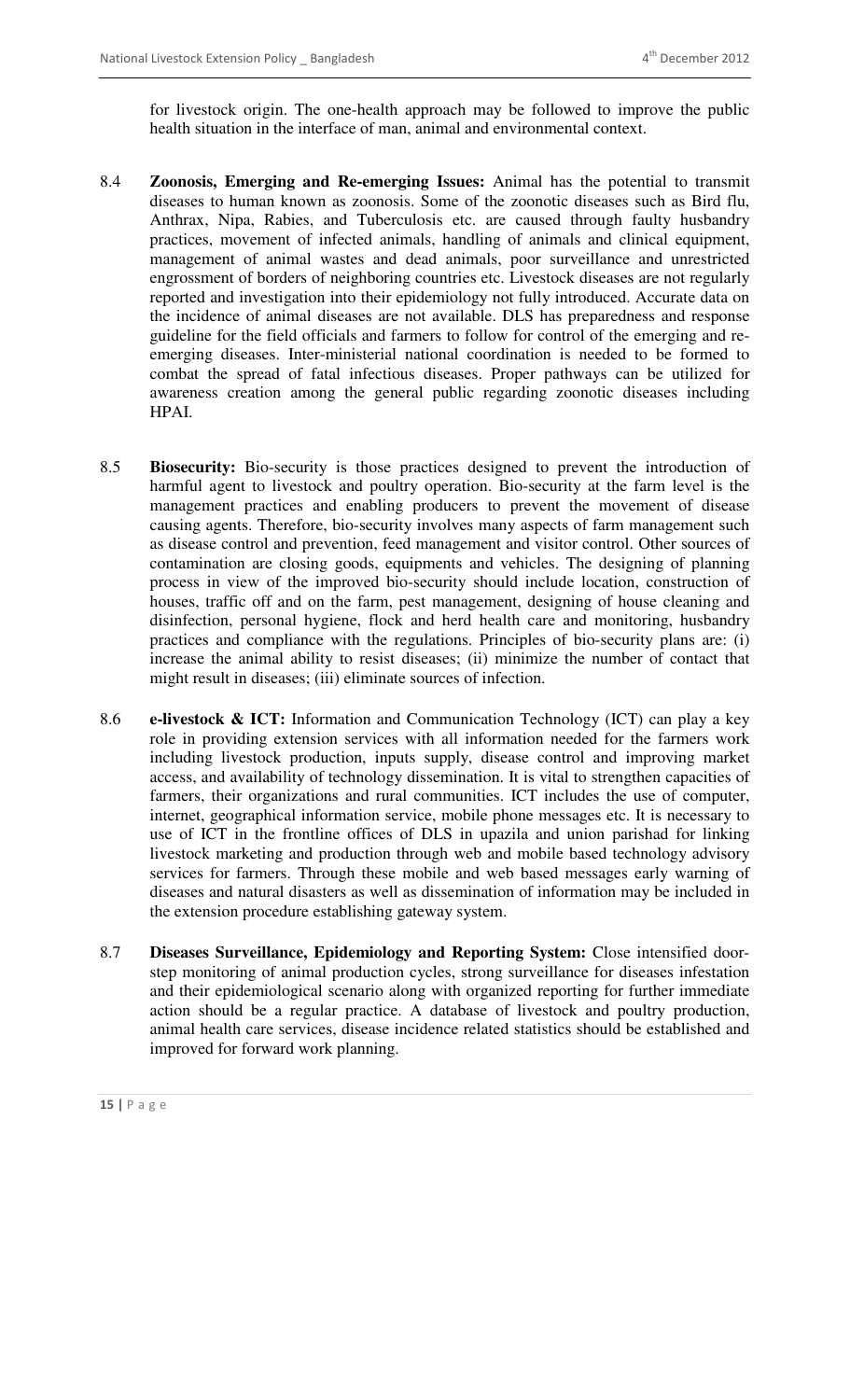- 8.8 **Organic Farming**: Organic farming is recently getting popularity among the consumers because of their system where material detrimental to human health and environment is not used. Organic farming strictly confines the use of growth regulator such as hormones, antibiotics, food additives and genetically modified organisms and nano-materials. It relies on ecological processes, biodiversity and cycles adapted to local conditions, rather than the use of inputs with adverse effects. Organic livestock farming combines tradition, innovation and science to benefit the shared environment and promote fair relationships and quality of life for all involved. The characteristics feature of organic products is costlier and environment friendly. Paramount importance should be given to disseminate bio-rational based management systems in the farms to ensure productivity and products' safety and quality standard maintaining collaboration with stakeholders.
- 8.9 **Value Chain Development:** Value chain is a high-level of businesses receives raw materials as input, add value to the raw materials through various processes, and sell finished products to customers. Value-chain consist bundle of activities accomplished by firm to design, produce, market, deliver and support its products. These value activities are the discrete building blocks of the competitive advantages. Thus the analysis of value chain encompasses wider issues than supply chain which only shows physical flow of products or services through immediate stages of value addition. Constraints hindering value chain development should be identified by government machineries to provide enabling environment, opening opportunities, reducing risks and vulnerability for harnessing full potential of livestock sector.
- 8.10 **Disaster Management**: Bangladesh is prone to natural disasters vz. heavy rainfall, floods, draught, cyclone, tidal surges and intrusion of saline water, etc. Livestock population is the first to be affected in that situation because of transportation of feed and fodder become more difficult to the affected areas including fresh drinking water. At that time, all efforts are made to safe human life. Due to negligence and difficult situation massive spread of epidemic diseases occurs during the post disaster period. In order to tackle this situation effectively, it is vital that disaster sustainable development and climate policy are integrated including livestock based interventions in terms of sustaining the livelihoods and resilience of the poor. Disaster Management Policy 2008 has a post and pre period disaster management and preparedness and response guideline can be followed in the affected area.
- 8.11 **Hides, Skin, Horn and Bone:** Leather and leather goods are the third most important export earner items in Bangladesh contributing about 3-7% of total export earnings. The value of hides and skin depends on its quality which in turn depends on techniques of flaying the skin and on the status of health  $\&$  nutrition of animals. Little work is done on flaying technique. Hides and skin are generally collected by complicated but well organized chain of middle men. Tanners buy their raw materials mainly from the middle men. In this field Aratdars act as commission agents for dealers. The main constraints is the poor flaying, improper method of curing, poor health and disease management, poor breed quality and age of the livestock species. On the contrary, valuable horn, hoofs and bones are mostly unused in spite of having usability and value addition. Mechanized slaughter house, storage facilities are also limited. DLS should introduce training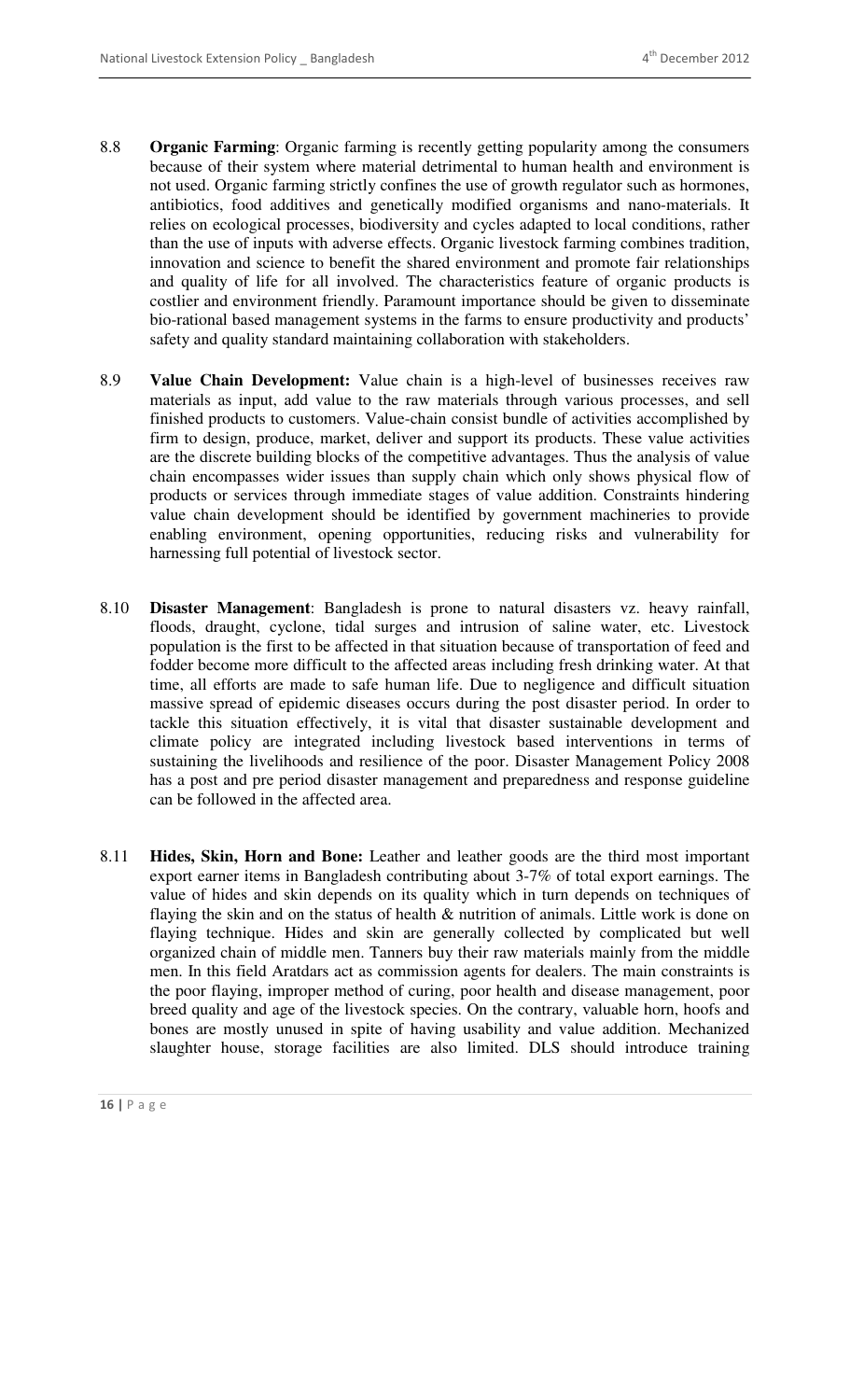program of the butcher on flaying and grading of meat cut, preservation of skins through curing. For quality control and certification of hides and skin, DLS may setup a wing and if necessary through promulgation of an act. DLS may also work on to prepare a comprehensive marketing policy for hides and skin.

- 8.12 **CROSS CUTTING ISSUES:** Livestock development is influenced by a number of issues that are either partially or entirely outside the mandate of MOFL and DLS. The issues include environment, gender, public health sanitation, diseases, population growth, and education.
- 8.12.1 **Waste Management and Environment Conservation:** Livestock production activities should be carried out in a sustainable manner keeping in mind the environment conservation issue. The department will promote livestock production especially ruminants (cattle, buffalo, goat and sheep) according to ecological standpoint of the areas. Department will document and distribute materials with best practices in a grazing management in order to conserve the environment. For instance, promoting exploration of methane fermenting cattle dung, poultry droppings and farm waste, utilizing urine as a tool of pest management. The concerned ministries collaboration with local government and other service providers can: (i) encourage use of appropriate grazing and farm management practices; (ii) Awareness creation regarding proper management of animal dung and urine, feeds and fodder refuse and fresh poultry litter should be made among the farming community.
- 8.12.2 **Gender Mainstreaming**: Women and youths access to production resources and generating income from their work when compared to that of men is not negligible at all. Socio-cultural attitude that put women and youth in an inferior position in a society should be changed through social mobilization. In this respect especially in public sector in collaboration with other stakeholders with all livestock extension providers to ensure: (i) Mainstreaming gender issues into livestock farming communities; (ii) Promote gender sensitive labor saving technologies; (iii) Empower underprivileged groups to access livestock farming resources; (iv) Livestock keepers should have access to marketing information and marketing network.
- 8.12.3 **Public Health and Sanitation**: The extension departments in collaboration with local government and other stakeholders should prepare guidelines and distribute it to the farmers regarding the effects and evils of public health and sanitation. In the training manual, there should be public awareness program on improvement of sanitation.
- 8.12.4 **Education**: The large number of population of Bangladesh suffers from illiteracy. Bangladesh in near future will suffer from insecurity of food and nutrition. While implementing livestock extension services, side by side, there should be a thrust for awareness on adult education.
- 8.12.5 **Climate Change**: Impacts of climate stressors on animal agriculture is reflective. The uncertainty of climate change and how change will influence on animal production on a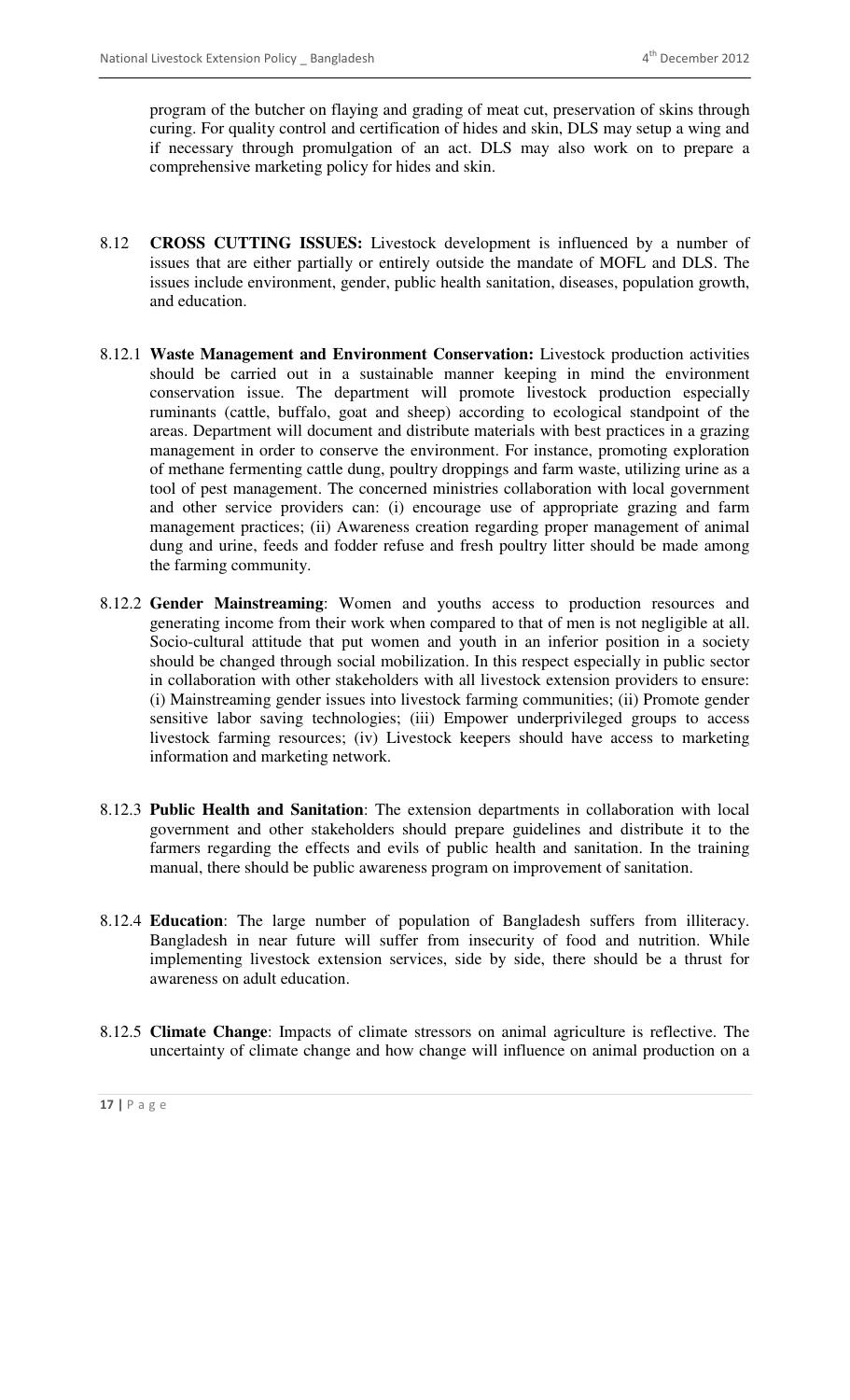global as well as regional scale is largely unspecified. In Bangladesh, by contrast, the bulk of livestock have no protective structures and they graze off the land. There is every reason to expect that livestock in Bangladesh will be sensitive to climate change. Early warning system and response measures in order to protect livestock and environment during natural calamities, technologies adoptable to climate tempted vulnerabilities and long term resilient strategy will be upheld.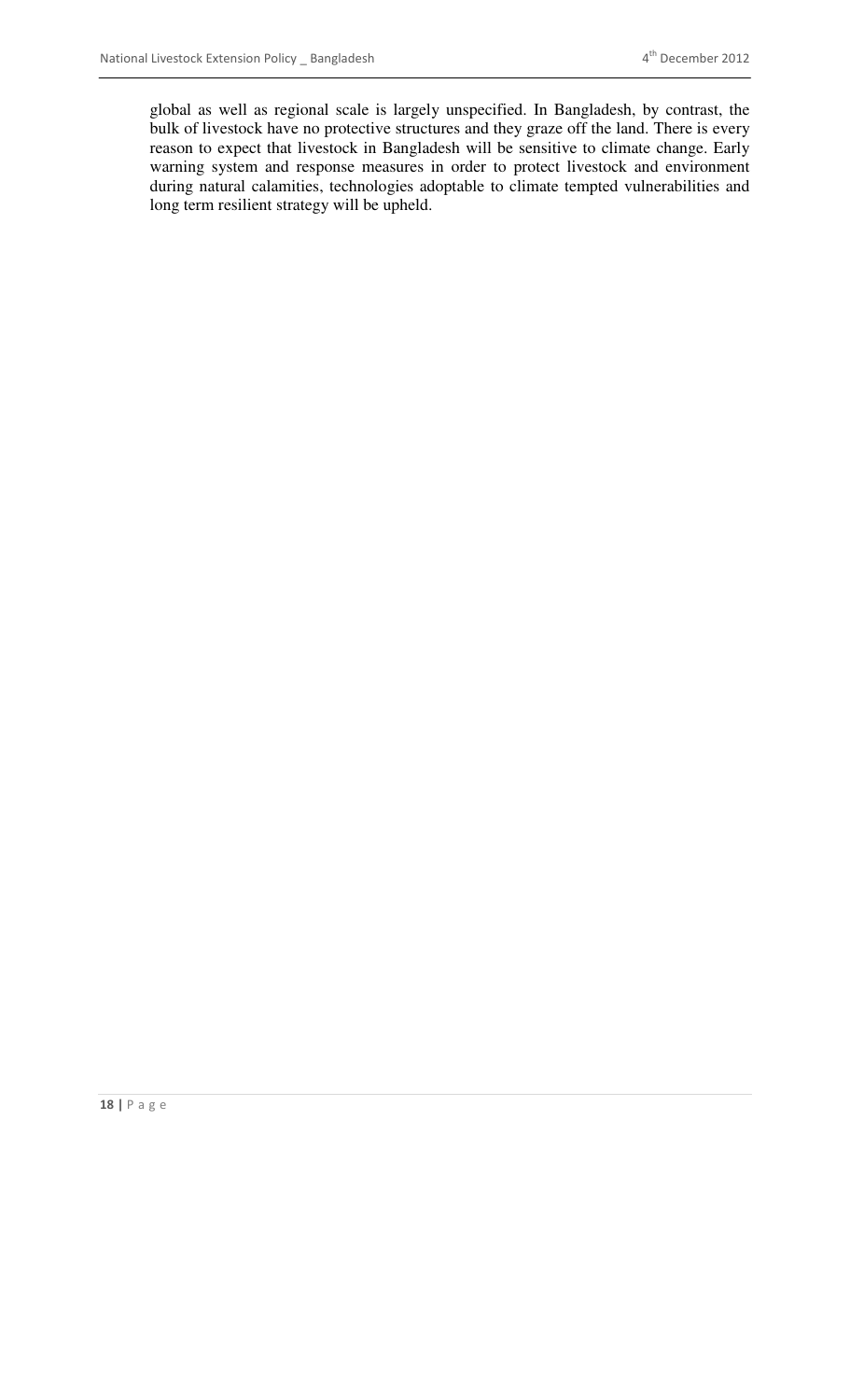- **9.0 IMPLEMENTATION STRATEGY**: The government shall clarify the roles and responsibilities of various livestock service stakeholders to avoid overlapping of services with intention of creating synergism and complementation. For better implementation of this extension policy, the public sectors strategy should be to:
	- Create enabling environment for both public and private sectors.
	- Help and facilitate different actors in livestock extension service delivery.
	- Prepare guidelines of coordination and supervision at all levels.
	- Facilitate institutionalization of livestock extension policy.
	- Promote and strengthen livestock farmers' organization.
	- Strengthen research extension farmers' linkage.
	- Keep close monitoring and conduct periodic review of extension activities/performance.
	- Promote commercial livestock farming  $\&$  value addition practices for livestock products.
	- Mainstream cross cutting issues in livestock extension services.
	- Encourage researchers to develop field based technologies suitable for adoption.
	- Promote private investment in commodity extension services.
	- Encourage livestock farmers to participate in livestock development activities.
	- Encourage participating in livestock farmers training program and farmers needs assessment service.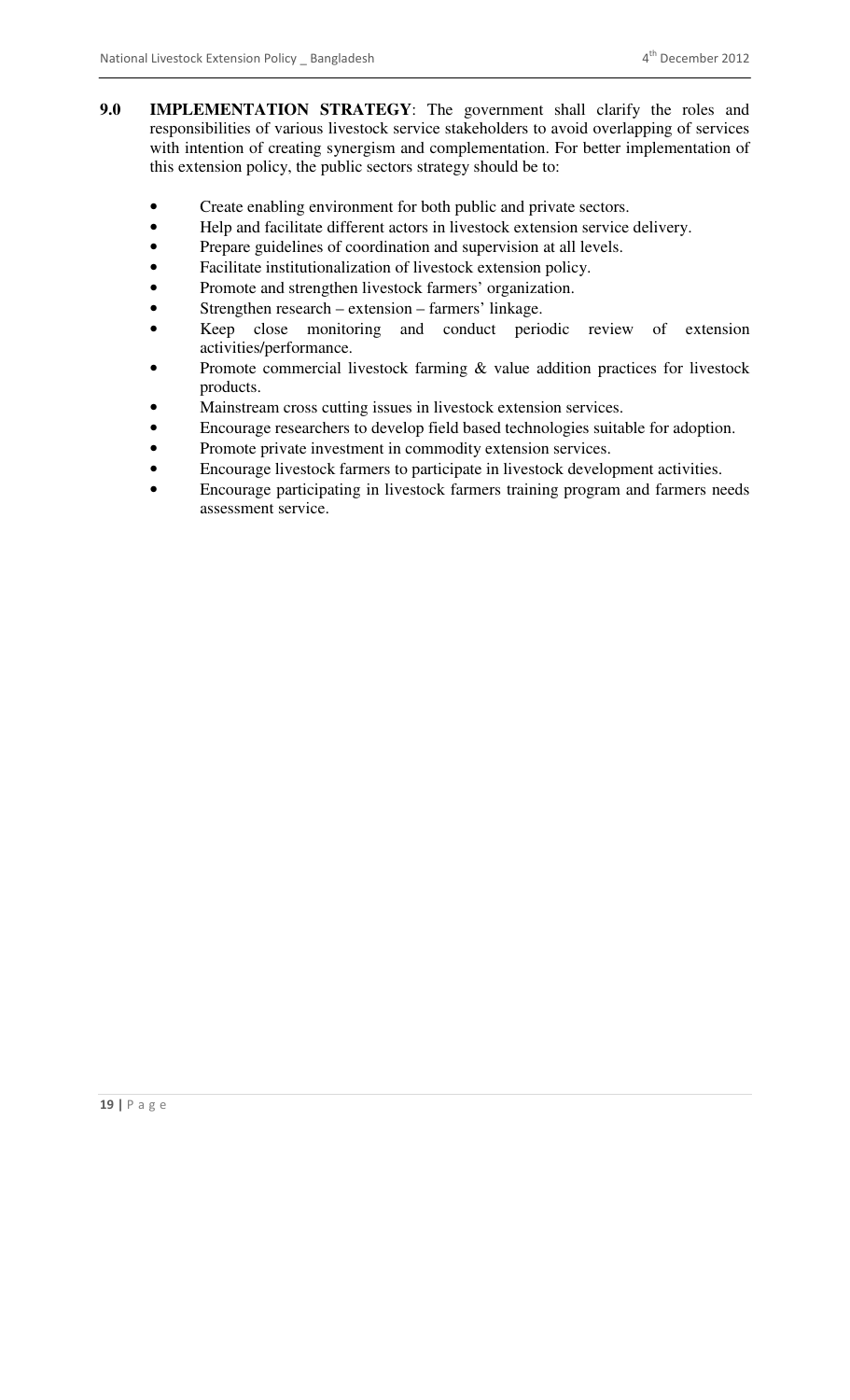- **10.0 MONITORING, SUPERVISION AND EVALUATION**: For effective implementation of livestock extension policy, regular monitoring & supervision will be carried out at all level of extension initiatives. Through monitoring and evaluation, collection and analysis of information and problems gaps and actions taken would be primary steps and participatory M & E method involving stakeholders at various level of evaluating particular program, share control over the contents, process, results and corrective measures. In participatory evaluation system, primary stakeholders deliberated as active participants – not just cradle of information; build their capacity to analyze, reflect and taking action; catalyze joint learning for corrective measure. The goals of monitoring and supervision are:
	- To ensure that inputs, work schedules and outputs are proceeding according to plan, i.e. that project implementation is on right track;
	- To provide record of input use, activities and results;
	- Early warning of deviations from initial goals and expected outcome.